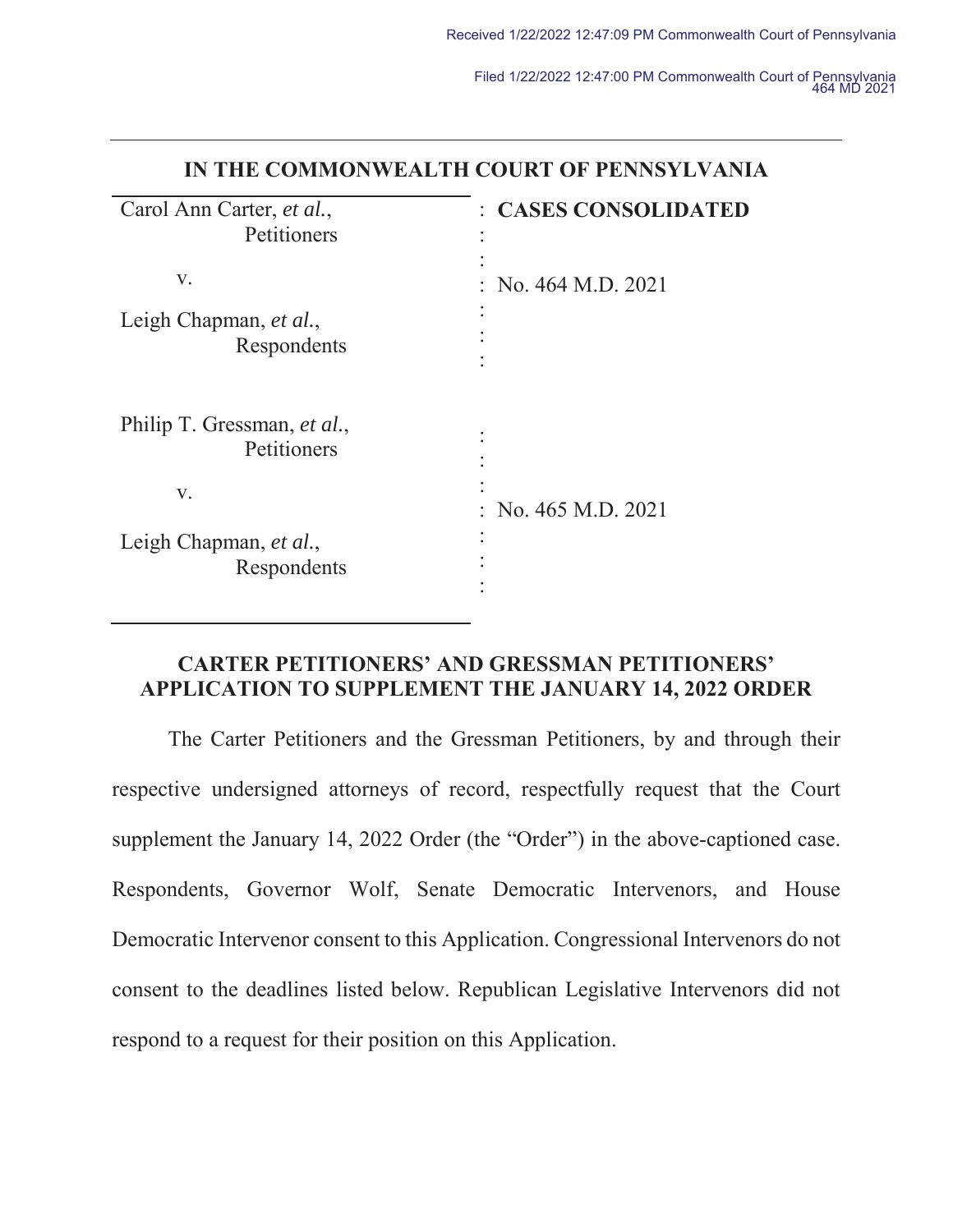Counsel for all parties<sup>1</sup> have conferred and agreed to exchange 2020 Census block equivalency and shape files expressing their plan(s) and disclose which of the Legislative Redistricting Commission's two redistricting data sets their plan(s) uses. These are necessary data for the parties to be able to assess the plans and respond to them by 5:00 p.m. on January 26, 2022. Counsel have also conferred about when to disclose the witness each party plans to present at the hearing on January 27 and 28, 2022. The Carter Petitioners and the Gressman Petitioners, with the consent of Respondents, Governor Wolf, Senate Democratic Intervenors, and House Democratic Intervenor, request that the Court supplement the Order to instruct all parties and Amici Curiae to abide by the following guidelines:

- 1. For every proposed congressional redistricting plan it submits to the Court for consideration, each party or Amicus Curiae shall (a) include a 2020 Census block equivalency and shape file expressing the plan and (b) disclose which of the Legislative Redistricting Commission's two redistricting data sets the plan uses.
- 2. Each party or Amicus Curiae that submits a map(s) for the Court's consideration shall electronically transmit its 2020 Census block equivalency and shape files, as well as disclose the data set used for

<sup>&</sup>lt;sup>1</sup> Consistent with the Court's January 14, 2022 Order, "parties" refers to Petitioners, Respondents, and Intervenors.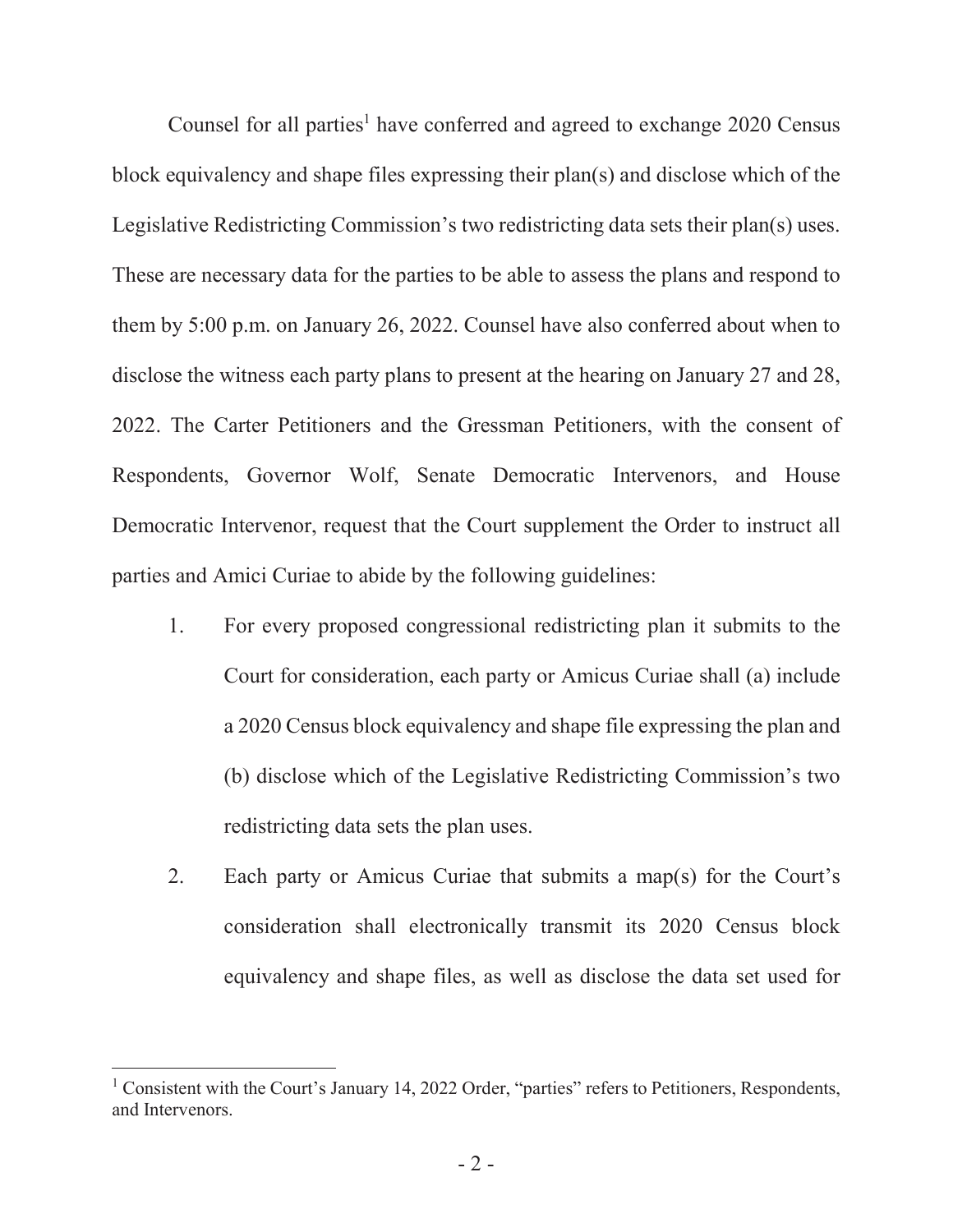each map, to all other parties and amici by no later than 5:00 p.m. on January 24, 2022.

3. To facilitate discussion and allow the parties to prepare for the pre-trial conference set for January 25, 2022, each party must disclose whether it is presenting a witness at the January 27 and 28, 2022 hearing and, if so, the name of its witness to all counsel of record for the other parties by 5:00 p.m. on January 24, 2022.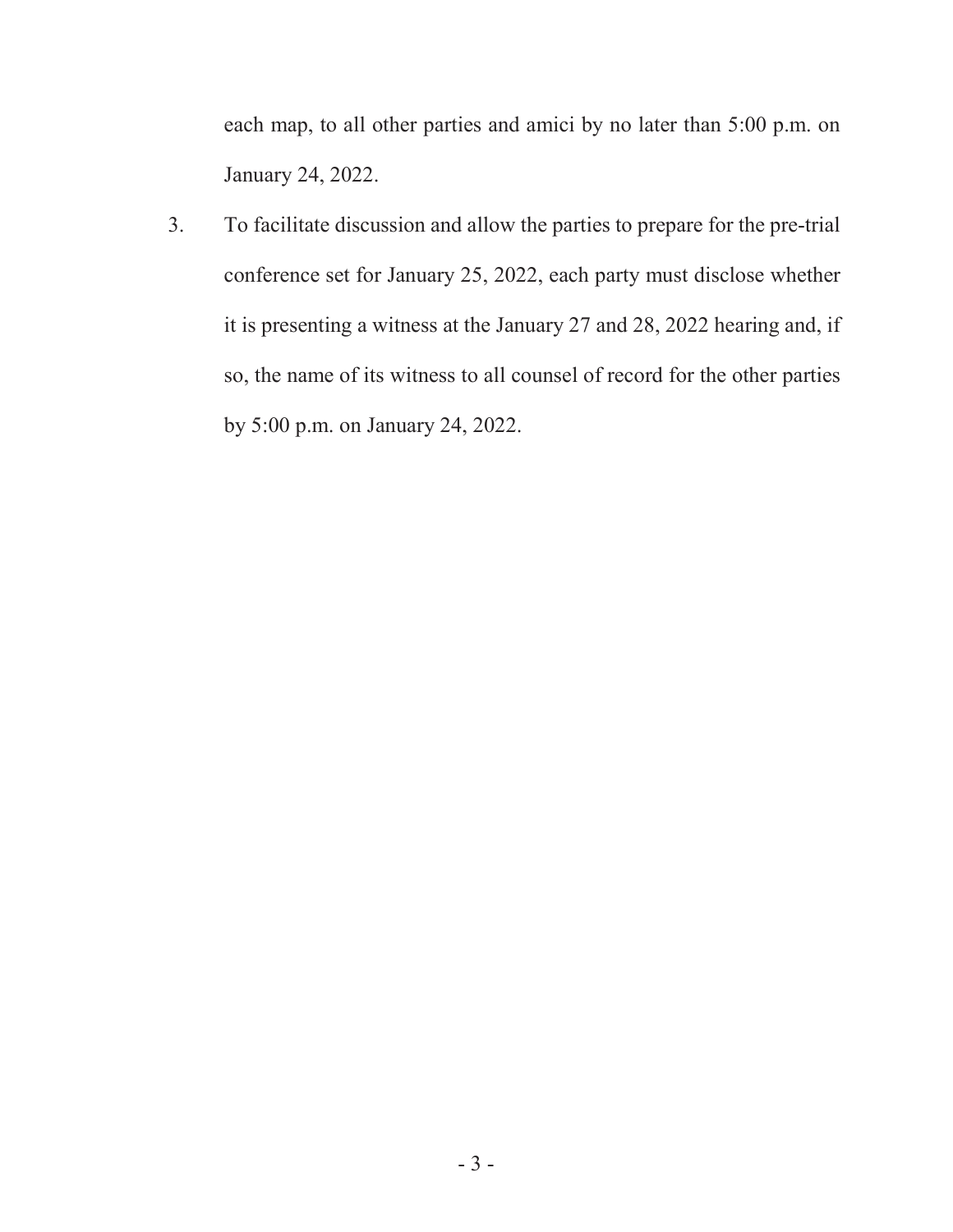Dated: January 22, 2022

Abha Khanna (PHV) Elias Law Group LLP 1700 Seventh Ave, Suite 2100 Seattle, WA 98101 akhanna@elias.law T: (206) 656-0177

Lalitha D. Madduri (PHV) Christina A. Ford (PHV) Jyoti Jasrasaria (PHV) Raisa Cramer (PHV forthcoming) Elias Law Group LLP 10 G St. NE, Suite 600 Washington, D.C. 20002 lmadduri@elias.law cford@elias.law jjasrasaria@elias.law rcramer@elias.law T: (202) 968-4490

Matthew Gordon (PHV) Perkins Coie LLP 1201 Third Avenue Suite 4900 Seattle, WA 98101 MGordon@perkinscoie.com T: (206) 359-3552

Respectfully submitted,

*/s/ Edward D. Rogers* Edward D. Rogers (PA 69337) Marcel S. Pratt (PA 307483) Robert J. Clark (PA 308105) Michael R. McDonald (PA 326873) Paul K. Ort (PA 326044) Ballard Spahr LLP 1735 Market Street, 51st Floor Philadelphia, PA 19103 RogersE@ballardspahr.com PrattM@ballardspahr.com ClarkR@ballardspahr.com McDonaldM@ballardspahr.com OrtP@ballardspahr.com T: (215) 665-8500 F: (215) 864-8999

*Counsel for Carter Petitioners*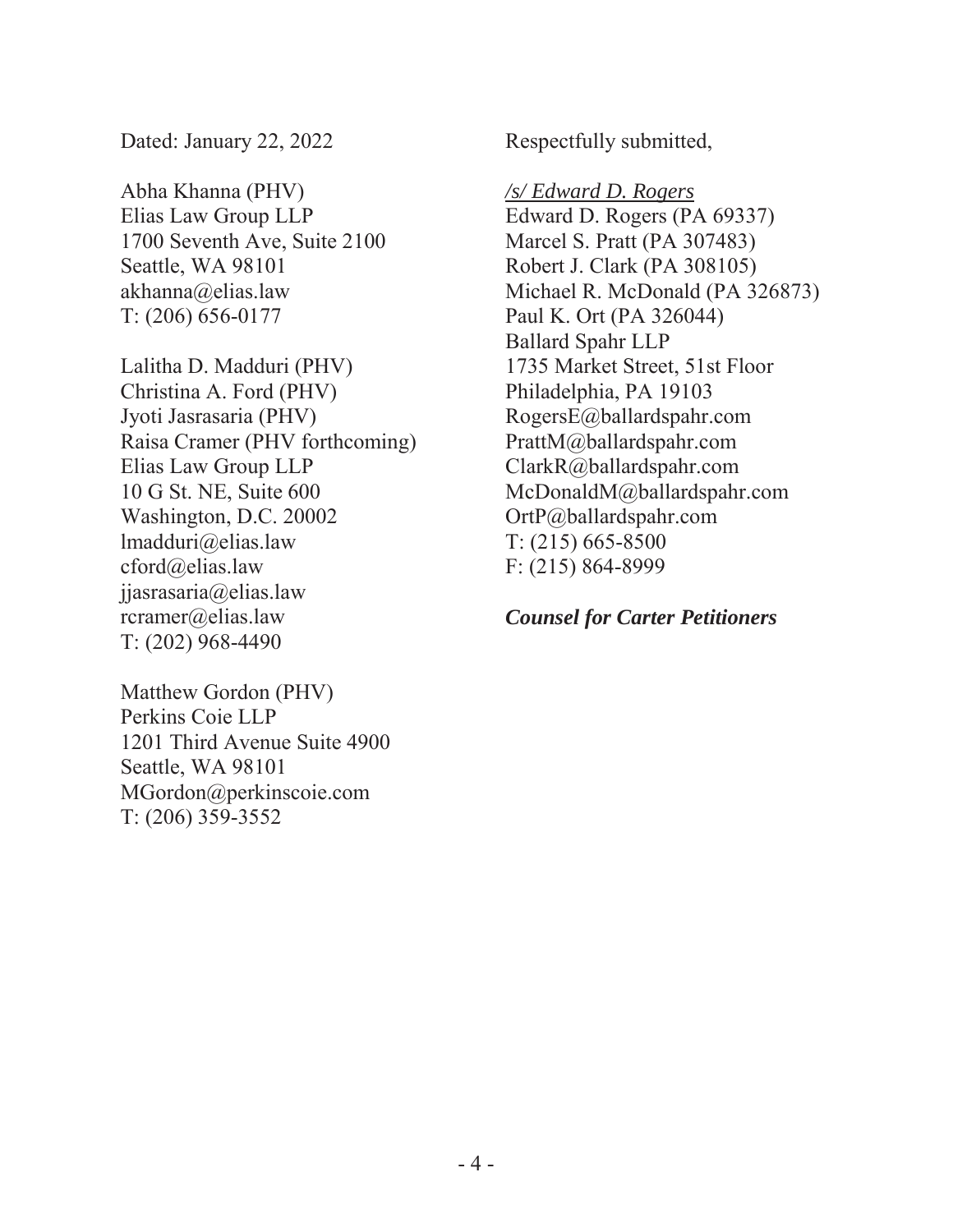Sam Hirsch (PHV) Jessica Ring Amunson (PHV) Lindsay C. Harrison (PHV) Tassity S. Johnson (PHV) Claire M. Lally (PHV) JENNER & BLOCK LLP 1099 New York Avenue, NW, Ste. 900 Washington, DC 20001 (202) 639-6000 SHirsch@jenner.com JAmunson@jenner.com TJohnson@jenner.com LHarrison@jenner.com CLally@jenner.com

April A. Otterberg (PHV) JENNER & BLOCK LLP 353 North Clark Street Chicago, IL 60654-3456 (312) 222-9350 AOtterberg@jenner.com

*/s/ Kim M. Watterson*

Kim M. Watterson (PA 63552) Devin M. Misour (PA 311892) REED SMITH LLP 225 Fifth Avenue, Ste. 1200 Pittsburgh, PA 15222 (412) 288-3131 kwatterson@reedsmith.com dmisour@reedsmith.com

Shannon E. McClure (PA 164502) REED SMITH LLP Three Logan Square 1717 Arch Street, Ste. 3100 Philadelphia, PA 19103 (215) 851-8100 smcclure@reedsmith.com

*Counsel for Gressman Petitioners*